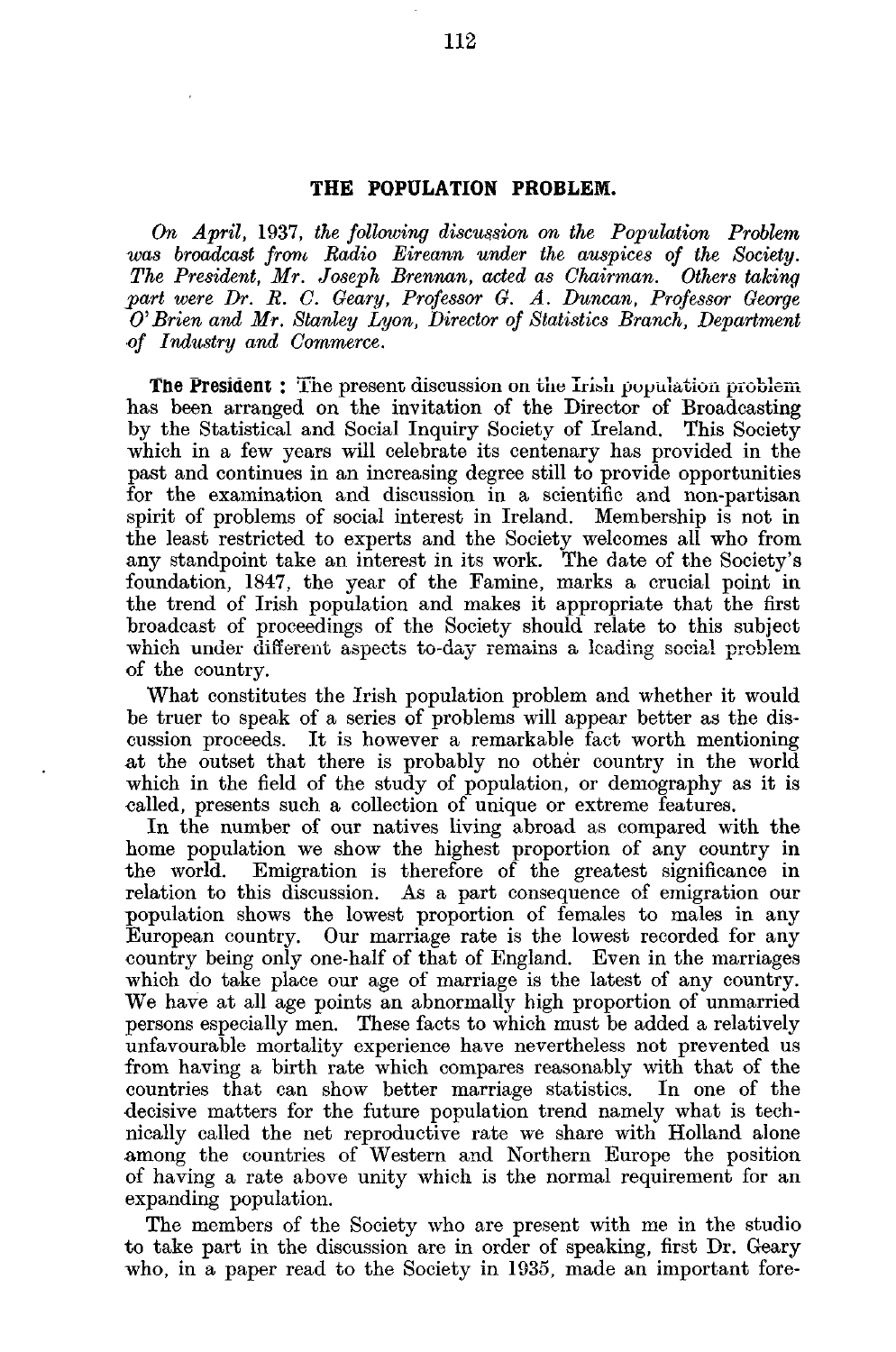cast of future population trends, next Professor O'Brien of University College, Dublin, then Professor Duncan of Trinity College. Mr. Lyon, Director of Statistics, will then speak after which I propose to sum up very briefly.

As a preliminary for more detailed discussion I shall now ask Dr. Geary to put before us the leading figures on which an understanding of our population problem must be based.

Dr. Geary : Everyone is familiar with the main features of the trend of population in Ireland. It increased rapidly from  $5\frac{1}{2}$  millions at the beginning of the last century to  $8\frac{1}{2}$  millions on the eve of the Famine, which .comparatively speaking, was the most terrible catastrophe which •ever visited any people. Thereafter the population declined continuously, at first at a great rate and then more gradually to 4,400,000 in 1911. Between 1926 and 1937 the population was practically unchanged at , about  $4\frac{1}{4}$  millions.

Naturally the population trend of the 26 Counties was very similar to that of the whole 32 Counties of Ireland. Between 1926 and 1936, while the total population declined very slightly it is remarkable that the population aged 15 and over increased by more than  $50,000$  and children aged less than 15 decreased by about 60,000. As in so many ' other countries, in Ireland there is a scarcity of children. Between 1936 and 1937 the Registrar-General estimated a decline of no less than 20,000 in the total population.

The undoubted fact that the decline in population was due to emigration is sometimes interpreted too literally. Actually a considerable amount of emigration is quite consistent with an increasing population. In any period the population declines when net emigration (or the number of emigrants less the number of immigrants) is in excess o the natural increase (or the excess of births over deaths). I shall refer briefly to these factors in the trend of population.

The decline immediately after the Famine was obviously due to the direct effects of this catastrophe, the phenomenal number of deaths and the exodus to the United States and Great Britain. In subsequent decades, the huge volume of migration was due partly to the attractive force of these great Irish populations abroad. At the present time the number of Irish-born (not those of Irish origin) living outside Ireland is only a little less than half the number living in Ireland, a fact which makes this country quite unique amongst the nations. The number of persons of Irish origin living abroad is incalculably great.

During the last few years migration has been towards the east. Net emigration to Great Britain increased continuously from about 8,000 in 1933 to nearly 30,000 in 1937.

The birth-rate in Eire is 19 per 1,000 which is near the world average but the marriage rate of 5 per 1,000 is by far the lowest in any country. The Irish fertility rate, or births per marriage, is one of the highest, if not the highest, on record. The low Irish marriage rate is one of the gravest social problems, but it is satisfactory to note a marked increase from 4-4 in 1932 to 5-1 per thousand in 1937 though the latter rate is little above that in the years 1910-12. This rise in the marriage rate, which has not yet had any appreciable effect on the birthrate, is probably related to the considerable increase in the urbanisation of the population during the last intercensal decade, when the town' population increased by 92,000 or 10 per cent, and the rural population declined by 98,000 or 5 per cent. In most countries the marriage rate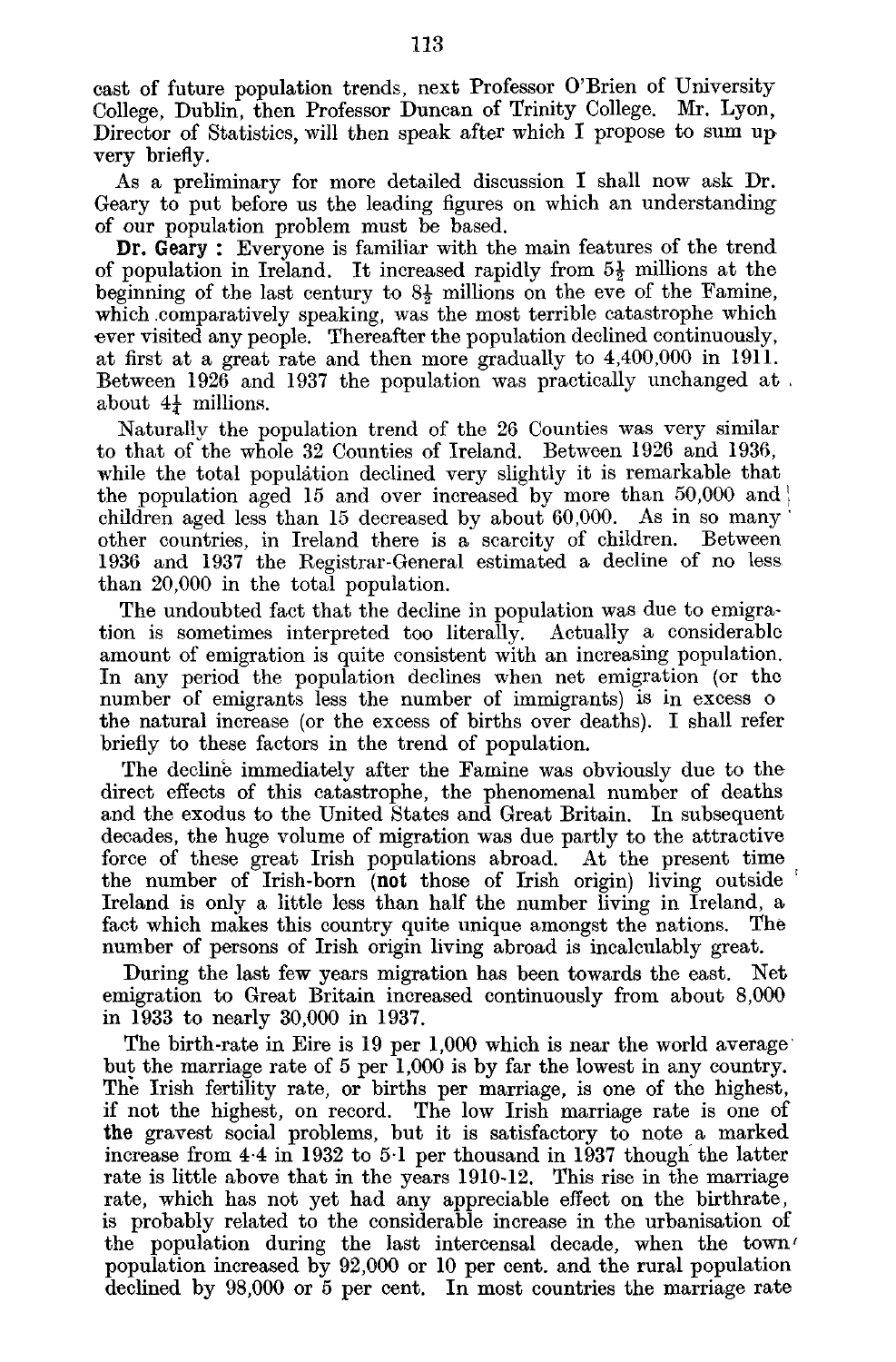of rural dwellers is lower, and the age at marriage higher, than amongst the urban population, but, while that is true of this country, the marriage rate of town dwellers here is very low.

The natural increase, or the excess of births over deaths, was only 11,000 in 1937 compared with 16,000 in the five years previous, and this, in conjunction with the increased migration to Great Britain, accentuated the fall in population. The 1937 figure was abnormally low ; during the last half century, the steadiness of the total natural increase while total births and deaths were declining considerably was a remarkable feature of Irish population figures.

**President** : Was the low natural increase in 1937 due to a low birth rate or to a high death rate ?

Dr. **Geary** : To a high death rate.

The relative steadiness of birth and death rates in this country for many years perhaps lends some interest to a series of prognostics I have made of the trend of the population of Eire during the next 80 years, based on the assumption that the expectation of life remains the same as it was in 1925, that the estimated number of births per female aged 15-44 was about the 1936 figure and that migration is ignored. While the first two have some plausibility, the assumption that migration can be ignored in the future is quite unreal. The usefulness of the prognostics lies in the fact that they are to be regarded as upper limits, and these upper limits are far lower than most people anticipated, at all events before the recent great increase in migration to Great Britain.

With these assumptions, it is estimated that the population will increase gradually from its present 3 millions to  $3\frac{1}{2}$  millions in 1976 and to  $3\frac{3}{4}$  millions in the year 2016. Even with no emigration, the restoration of the population to its pre-Famine level during the next 100 years is so improbable as to seem to me impossible.

**President :** Would your conclusion be affected by an increase in the low marriage rate or an earlier average age of marriage ?

Dr. Geary: In the main, I think not. An increase in the marriage rate will probably not be accompanied by a *pro raid* increase in the birth-rate.

The problem of the moment is the great migration movement to Great Britain, and what is to be done about it. In the serious consideration of this question it will be borne in mind that in the past emigration has not been an unmixed evil. It has conferred on Ireland the dignity and status of a Mother country, with a prestige and influence on world affairs out of all proportion to its size. It has been a powerful contributory factor to the prodigious increase in the standard of living in Ireland during the last hundred years and the emigrants and their descendants have participated in the rise in the standard of living in the countries of their adoption. No one will wish to curb the adventurous spirit or unduly inhibit the migratory instincts of our young people, when, as we have seen, such migration is not inconsistent with a rising population. But this is the whole point. Ireland has one of the sparsest populations in Europe in relation to the agricultural land area but if the population is to be maintained at even its present level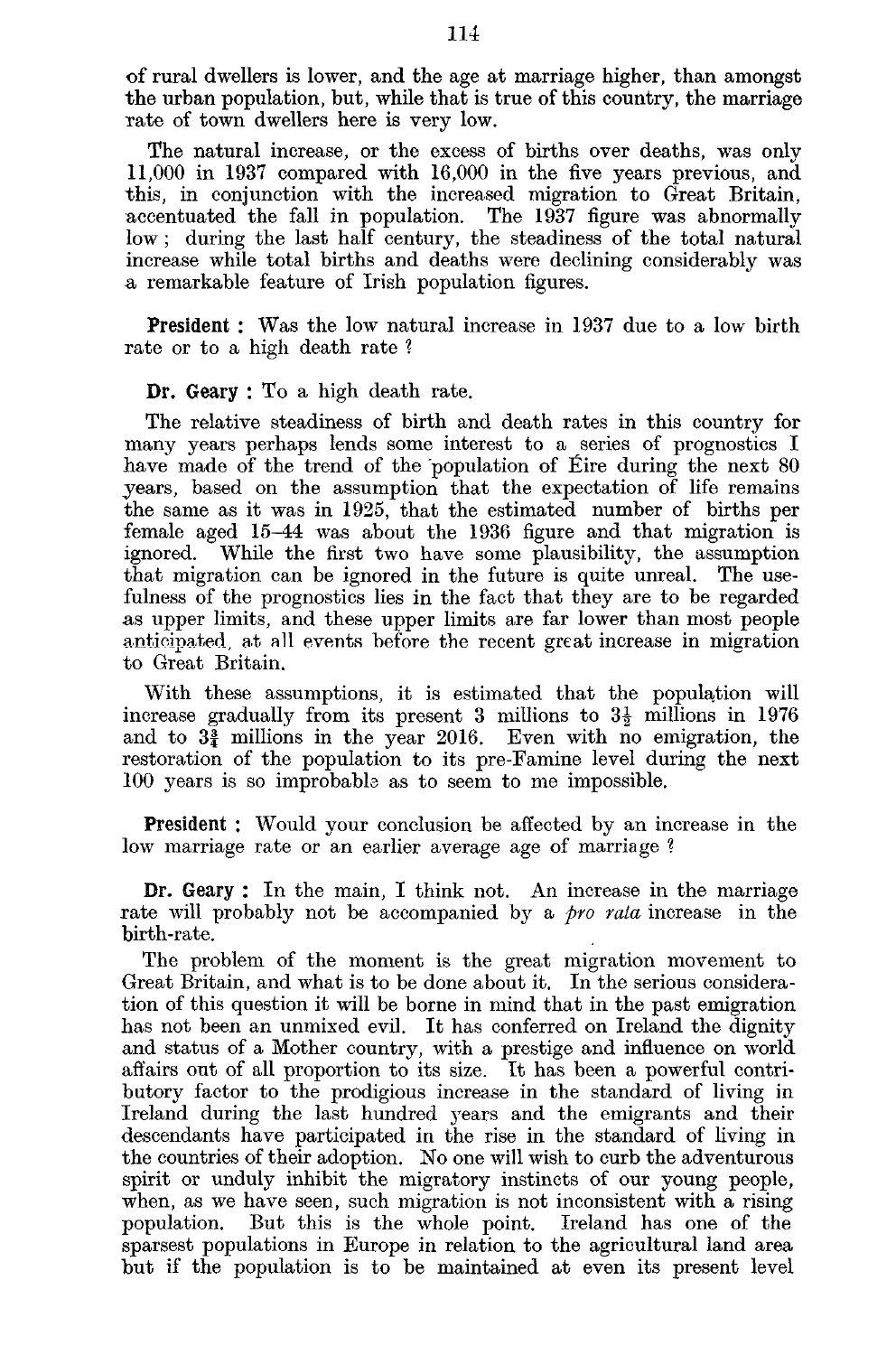emigration in the future must be on a considerably lesser scale than at present or in the past.

**President** : Thanks, Dr. Geary for, at any rate, one side of a many- ^ided problem.

Professor George O'Brien will now join in our discussion.

**Professor O'Brien** : There can be little doubt in the mind of any listener who has followed Dr. Geary's figures that the fall in the population of Ireland may be expected certainly to continue and probably to increase. The existence of this tendency has been known to Irish statisticians and economists for some time, but, curiously enough, their efforts to arouse public interest in the vitally important national problem have met with very little response. The apathy of Irish public opinion in this matter is in striking contrast with the attention devoted to the future size of the population in other countries. In Great Britain, for example, the mere probability that the population will begin to decline at some future date has given rise to much anxious speculation, while in Denmark, where the emergence of the downward trend is not expected to arrive before 1970, investigations are already being made regarding how what is there regarded as a national tragedy can be averted. Yet in Ireland where the decline has for many years been a feature of our economy, no widespread interest appears to be taken in its future course. Nevertheless the size of our population in the future is the most Vital of all facts which are relevant in the framing of our economic policy. It is the people of the country who produce and consume the national income, and the material welfare of the community is intimately related to the numbers of the people.

While there is no disputing the truth of what Dr. Geary has said .about the benefits which the Irish race has derived from emigration, it is no less true that emigration can be carried to a point when its evil consequences outweigh its good. When it has reached such dimensions that it exceeds the natural increase of births over deaths, it causes the population to fall, and a falling population is, normally and except in quite unusual conditions, objectionable from the national standpoint. It must be remembered that emigration which would improve conditions in a country which was grossly overpopulated in relation to its resources might easily prove very injurious to a country when the population is already sparse. It is possible to reason from this to the conclusion that, assuming that the present emigration from Ireland is injurious, the extent of the injury will increase yearly as the population continues to decline. It is important that some of the possible evil consequences of a declining population should be indicated as. the first step towards the formulation of a conscious policy directed towards influencing future demographic movements.

In the first place it is obvious that a falling population, unless the rise in the standard of living per head increases rapidly, will lead to a reduced market for the products of our new industries. The infant industry argument for industrial protection implicitly assumes a rising or at least a stationary demand, and, in the circumstances of a declining demand, some of the new industries may experience rising costs of production, which will lead in turn to higher prices and a consequent reduction in the standard of living. The demand for many professional and public services may likewise be reduced with adverse effects . n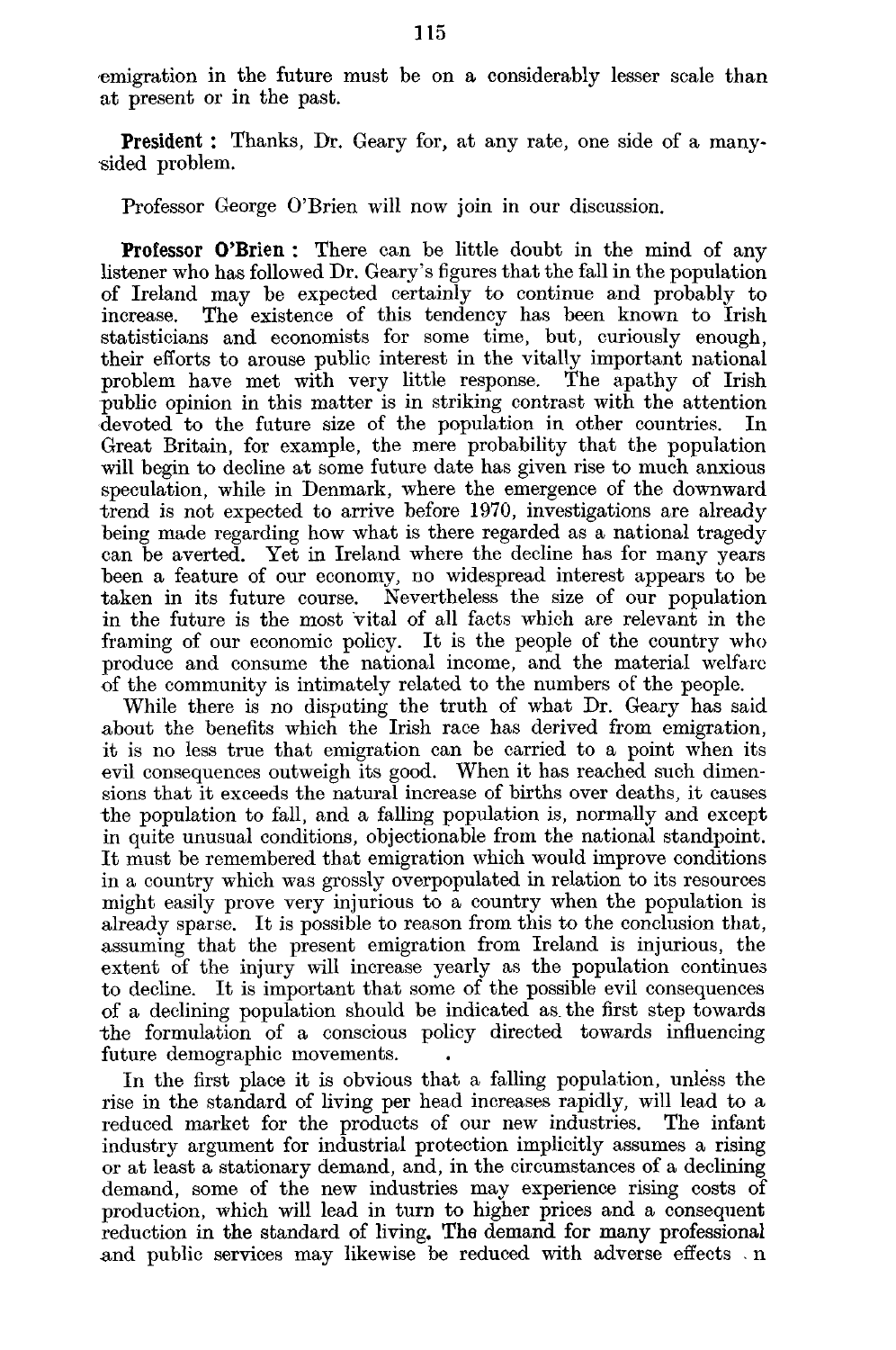the incomes of those who provide them. Emigration also reduces thesupply of labour available for agriculture, and already complaints are heard of a labour shortage in certain areas. What is perhaps more important in the long run is that the quality of our labour supply may be affected as a result of the individualistic nature of the emigration ; there is a danger of the more energetic and enterprising departing and of the less vigorous and ambitious remaining behind. The emigration may thus exert an unfavourable differential selection on the quality of the Irish labour supply, and even on the quality of future generations of Irishmen.

It does not appear to be sufficiently widely appreciated that Ireland is at present subsidizing part of the labour supply of Great Britain. The cost of rearing and educating a young man or woman to the age of twenty years must be at least  $\check{I}1,000$ , of which part is borne by the parents and part by the taxpayers. As soon as the young person is ready to add something to the national income, he or she emigrates and adds to the national income, not of Ireland but of Great Britain. The subsidy which has been paid on the export of agricultural produce is slight compared with this subsidy on the export of our manhood and womanhood. Another evil result of the emigration is that the decline in the population, for which it is responsible, will entail a growth in the *per caput* burden of all public charges. At a time when the national and local debt is increasing as it is at present, this is a consideration of some importance. There is furthermore a danger of over-investment in certain directions, as, for example, on houses and schools in the rural areas. A falling population is productive of serious capital losses and frequently of unemployment since the declining demand exercises a depressing influence on many occupations.

Enough has been said to indicate that the future of our population should engage the earnest attention of all who are in any way responsible for the formation of our economic policy. If, as the result of adequate investigation, it is concluded that the further fall that may reasonably be expected will be injurious to our national welfare, the problem of how that fall can be prevented will arise. On this matter one observation and one alone will be made by the present speaker. The remedies for a falling population in other countries have all been directed towards stimulating the natural increases of births over deaths. Assuming that such measures could be successfully applied in Ireland, they would do little if anything to stem the tide of emigration. On the contrary they would simply result in the production of a larger supply of labour to the country which, at all events in respect of human beings, is entitled to be described as our best customer.

President : Well here now is Professor George Duncan of Dublin University and I believe, Duncan, you do not agree one hundred per cent, with the conclusions so far.

Professor George Duncan : Well, not exactly. Dr. Geary and Dr. O'Brien have raised three questions of profound importance to all of us who are interested in Ireland's future welfare. Dr. Geary asks : Will migration continue, and will it result in a net decline of population ? The answer, I fear, for the present is that it will do both. So long as other countries offer the prospect of a better living than can be obtained in Ireland, and so long as immigration into them is not prohibited, so\* long will the flow of emigrants from Ireland continue. It does not,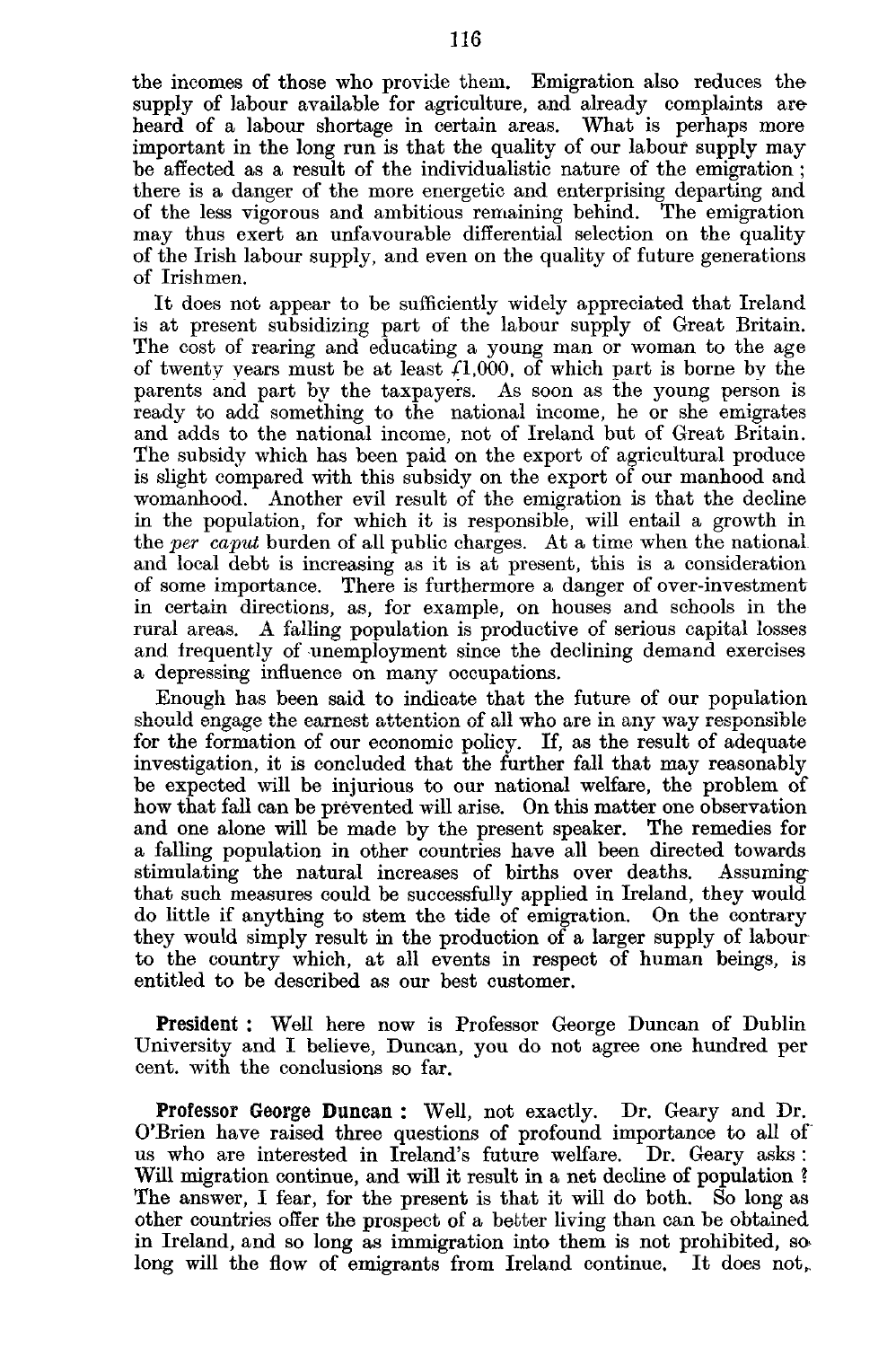however, follow that emigration from Ireland should proceed indefinitely : it would reach a natural term if, as a consequence either of the emigration itself or of unrelated technological and economic events, the living obtainable in Ireland should rise to a level comparable with that prevailing in the regions of Irish immigration, and there is no inherent reason why this should not occur.

Dr. O'Brien asks : Will the continuation of a volume of emigration which reduces the numbers of the population be injurious to Ireland's future economic welfare? Judging both by the general tenor of his Judging both by the general tenor of his remarks and by his specific illustrations, his answer appears to be that welfare **will** be injuriously affected, and to a serious degree. I should like to offer a few considerations on the opposite side. For many years now Ireland has experienced simultaneously a falling population and a rising standard of production and income, and there does not seem to be sufficient ground for the supposition that this relationship will be reversed.

It can hardly be contended that the great majority of Irish farms are of a size calculated to yield the maximum net return to the farmer's efforts. The 70,000 holdings of sizes from 5 to 15 acres certainly, the 90,000 holdings of sizes from 15 to 30 acres probably, and the 60,000 holdings of sizes from 30 to 50 acres possibly are not large enough for this purpose. Enlargement of these holdings by re-distributing parts of the larger holdings would enable the smaller holders' standards to be raised, but only at the expense of the larger holders still remaining<br>in the country. But a consolidation and enlargement of holdings But a consolidation and enlargement of holdings permitted by emigration would undoubtedly raise the level of net output per head of those remaining.

**President** : I take it that the effect of emigration on holdings largely depends on how far it helps to avoid subdivision.

**Professor Duncan** : Yes, but it could permit an enlargement of holdings if it is of such a volume as to diminish the total number of holdings. Since in 1926 out of every 1,000 persons gainfully occupied in the Irish Free State 514 were engaged in agriculture, the bearing of the circumstance just mentioned on the aggregate economic welfare of Ireland is plain.

Again, in spite of the net decrease of population in the past, the proportion of the total falling between the ages of 15 and 65, i.e., the working population, has increased irregularly from 58.4 per cent, in 1881 to  $6\overline{1} \cdot \overline{6}$  per cent, in 1926, and, on Dr. Geary's estimate of future trends, will rise to a maximum of  $67$  per cent, in 1966. Certainly, the emigration to be expected, composed mainly of able-bodied persons, will pull the realised proportion below Dr. Geary's estimate but it is in the highest degree improbable that it will reduce it by anything near the margin of 5-4 per cent. A higher proportion of working population means a smaller burden of dependency and higher standards of living all round, even if productive efficiency per worker remains unaltered.

There is, thirdly, the effect upon the new industries, which Dr. O'Brien has referred to. This is largely a question of relative magnitudes. Even on the worst hypotheses, what-degree of decline in the population can we expect in the next decade—10 per cent. ?  $5$  per cent. ? Only thrice in the last century (1841-51, 1851-61, 1881-91) has the decadal reduction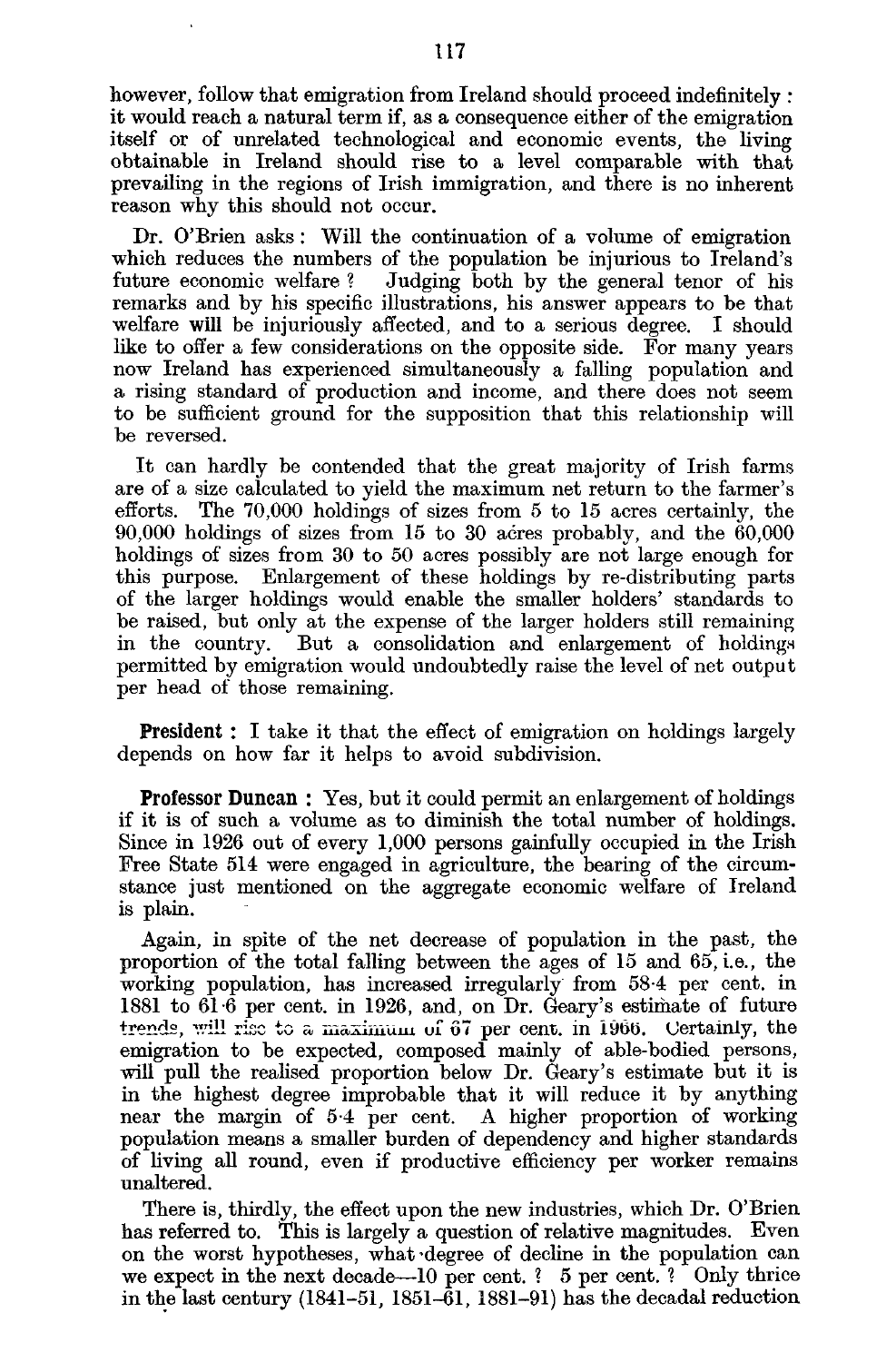exceeded 10 per cent., and only twice again (1861-71, 1891-1901) has it exceeded 5 per cent. ; it has moreover a diminishing trend. A loss of 5 per cent, in the next 10 years is, in my view, an extremely pessimistic anticipation. Is it likely that so narrow a shrinkage will not be counteracted by technical advance over a period of 10 years ? I think not.

Finally, the value to us of our productive efforts here depends not only on the technical efficiency of those efforts but also upon the productiveness of other peoples and their demand for our produce. In the absence of catastrophe—war or social disruption—the prognosis in this connection is wholly favourable : within the period of time for which it is reasonable to look forward, there seems to be no reason to suppose a cessation either of a rising level of production elsewhere or of its consequent rising demand for our special products. For all these reasons I do not believe it necessary to take a gloomy view of the economic consequences to us of even the maximum likely decline of population within the near future.

Dr. Geary and Dr. O'Brien both ask : Can anything be or ought anything to be done about it ? There appear to be only two ways in which public policy can affect the problem. The one is considered action to increase our productive and commercial efficiency. This is not the same thing as " making" or " providing work," which may very well have the opposite effect of lowering standards all round and stimulating emigration. Public activity in the sense indicated can produce an effect only irregularly and over long periods ; it does not, in any case, appear to be an object of public policy at present.

The other possible form of intervention is the prohibition of emigration. I leave it to my colleagues and listeners to reflect upon the administrative task of enforcing such a prohibition, and the social consequences of its successful enforcement, with the suggestion only that a vital consideration is our reasonable anticipation of its probable consequences for the level of average output, and the warning only that it is entirely possible that the cessation of emigration would not result in a permanent increase of population—a fractional downward change in the birthrate could eliminate the whole of the slow increase forecasted by Dr. Geary in the absence of emigration.

**President :** Very well—with two economists we have two statisticians and Mr. Stanley Lyon, Director of the Statistics Branch of the Department of Industry and Commerce, is our next contributor to this discussion.

Mr. Stanley Lyon : From what we have heard there is no doubt that a problem concerning our population exists. I do not propose to go over the ground already covered but rather I will suggest " how can statistics help towards its solution ? "

The population problem in this country is not so much one of birthrate as of emigration and lateness of marriage. Quite good emigration statistics are available and Professor Duncan hinted at prohibition of emigration presumably as has been done in Italy.

The effect of lateness of marriage on the population of a country is obvious.

To examine our problem, we require better and fuller statistics relating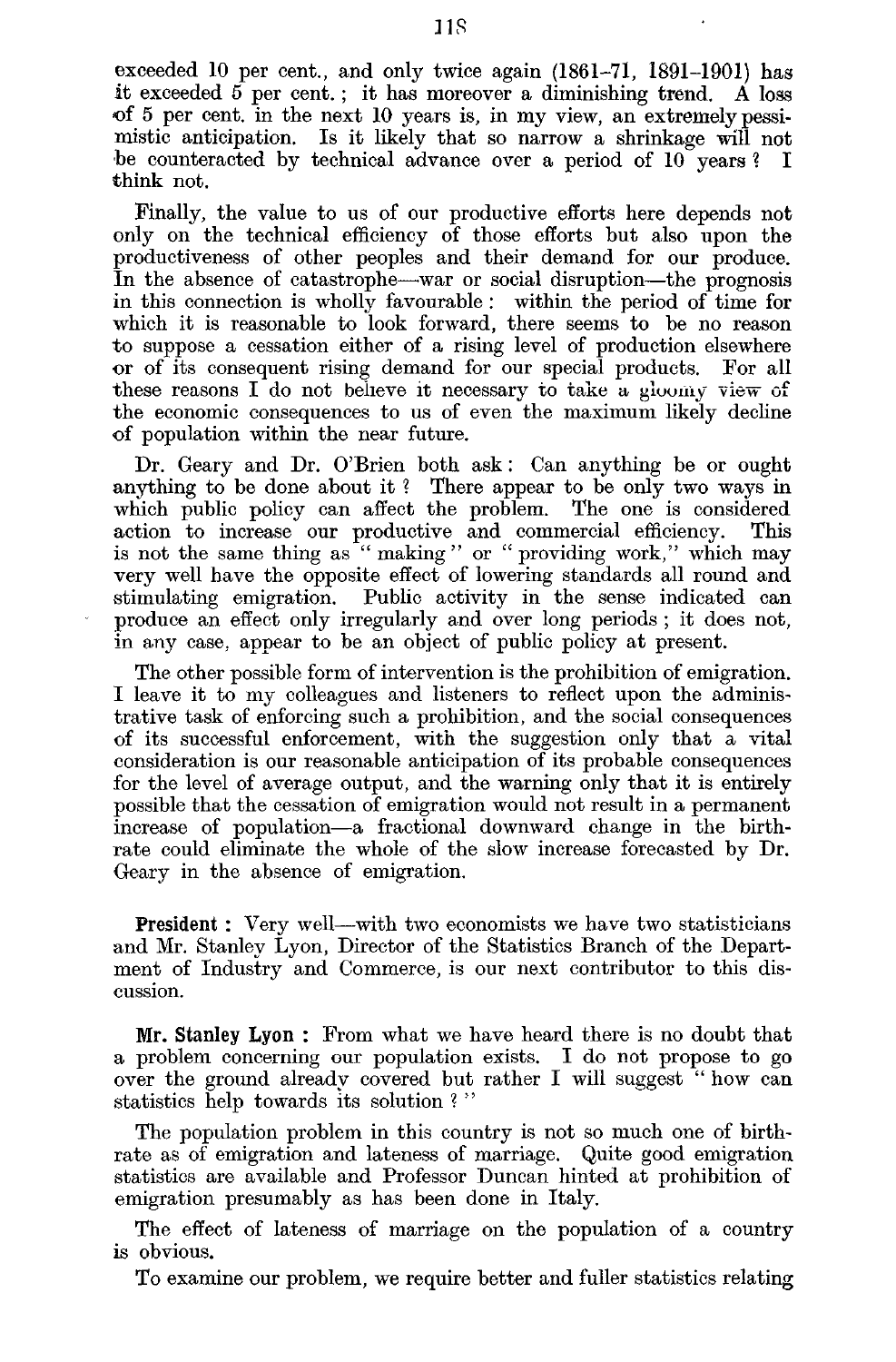first of all to the fertility of our people and secondly to the type of emigration.

For emigration I would like to have available in respect of the crossohannel movement to Great Britain the same kind of statistical material as is available in the case of trans-ocean migration, i.e., classification according to occupation, age and sex.

The periodical Censuses of Population and the regular day to day work of the Registrars of Births, Marriages and Deaths provide a certain amount of statistical material but this is inadequate to provide a comprehensive system of fertility statistics.

The statistics, at present available, while indicating a problem, are not sufficient to contribute much, if statistics can, towards its solution. We require up to date figures compiled from improved registration<br>records In Australia. New Zealand, Germany, Italy and U.S.A., to In Australia, New Zealand, Germany, Italy and U.S.A. to mention a few countries, very complete data are available on the subject of fertility of marriage but in the countries Ireland, England and Scotland, they are lacking, though Scotland has a slightly better system of vital statistics. The information needed is, in the case of births, the age of the mother, date of marriage, and how many other children the mother had.

This information could be treated as confidential and used for statistical purposes only.

The population problem is common to most civilised countries. Last year the International Institute of Statistics at The Hague set up a special Commission to consider the decline in the birth rate and to report as to what measures pertaining to statistics should be taken in order to provide a complete set of comparable statistics on all matters relating to this subject. The Commission appointed consisted of seven members representing the following countries : Austria, Czechoslovakia, France, Germany, Ireland, Italy and United States of America. We have already agreed on the form of Questionnaire which should be sent to the Official Statistical Authorities in each country asking for certain information. When that information has been received and analysed, a Report will be presented to the Institute at their Session at Prague in September next, and steps will be taken to secure uniformity of definitions and to suggest to all countries a scheme for the obtaining of data and subsequent compilation and publication of comparable fertility statistics. On the question of definitions, I might just refer to one the birth-rate. In some countries only infants born alive are counted as births, while in others still-born infants are also reckoned as births. In others, again, registration is not required to be made until a week after actual date of birth, and if in the meanwhile the infant had died, no birth would be recorded. It will be seen from this fact alone how dangerous it is to compare with one another the birth rates as published in the official statistics of the different countries unless careful enquiry is made as to how the figure is compiled. From these remarks it is seen that statistics, however difficult to obtain and perhaps for some people dull to use, are necessary as a beginning of the solution, if solution there is, of what we call our population problem.

**The** President : The views put forward have covered a varied field, but it is, I think, possible to recognise a few leading considerations which constitute the essential elements in the discussion. Dr. Geary's forecast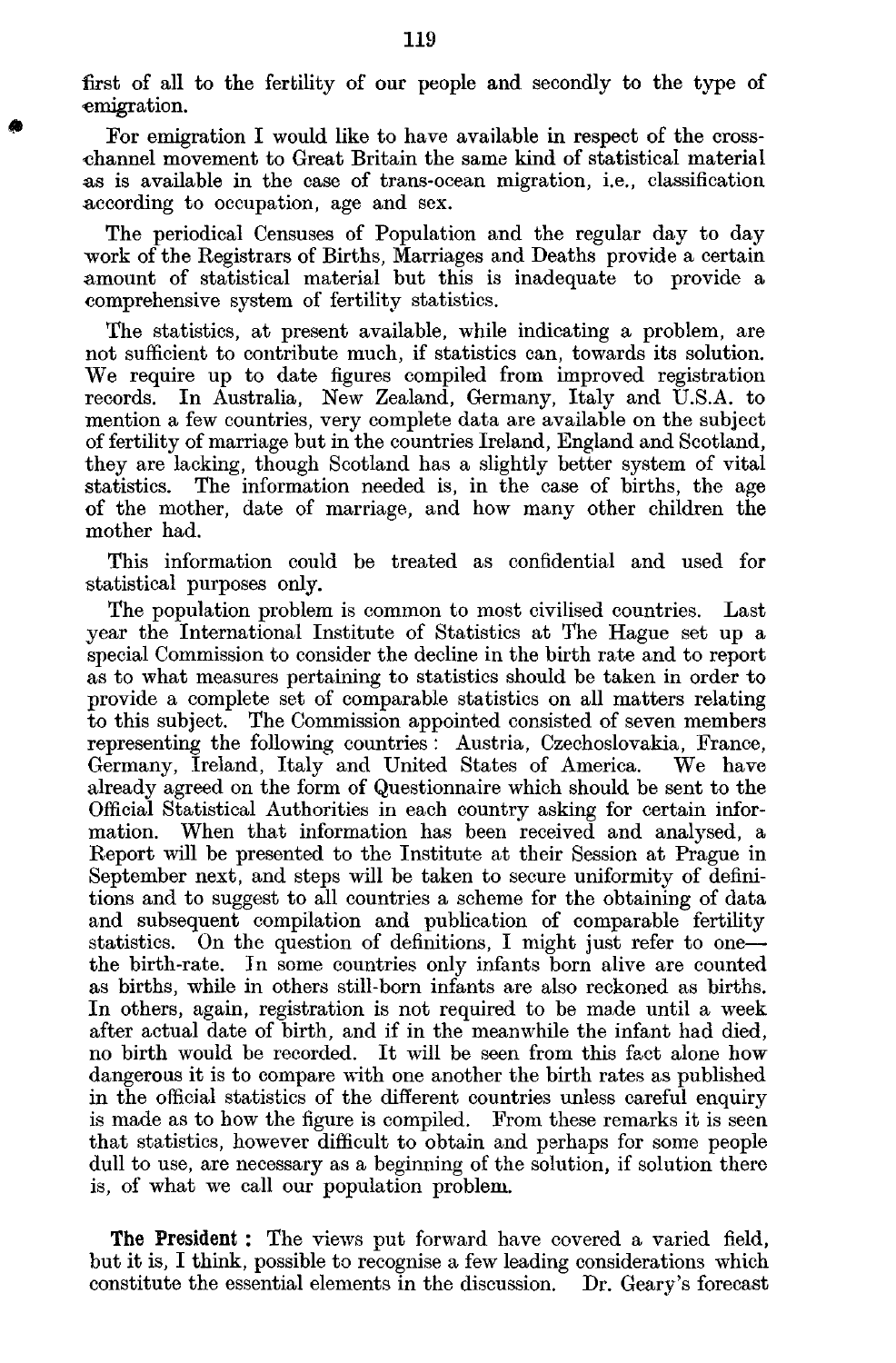computed two years ago for the Irish Free State indicates as an optimistic extreme the possibility of a gradual rise in population so as to reach  $3\frac{1}{2}$ millions about forty years hence and  $3\frac{3}{4}$  millions eighty years hence. These figures advisedly take no account of emigration, so that if we wish to use them for practical guidance we must modify them by at least our estimate of the probable effect of emigration. emigration is a factor which does not readily lend itself to forecasting if we may exclude resort to drastic State control or prohibition. Professor O'Brien foresees a continuance of emigration on a material scale, and in this he seems to be fortified by the recent statistics on the subject<br>and by the anticipated trend of the population of Great Britain. Proand by the anticipated trend of the population of Great Britain. fessor Duncan contemplates further emigration, and also warns us thateven if it ceased the population might still not grow.

Broadly we are faced with two distinct eategories of forces that will mould our future population. The first is emigration and the second is the complex of the rates of birth, marriage and mortality and related factors. The first, that is emigration, appears to be much more suscep-The first, that is emigration, appears to be much more susceptible to economic influences than the second. It is to economic conditions that we must look primarily to prevent emigration from reaching an excessive height. Even here what we can do is limited by the fact that conditions prevailing elsewhere, and so beyond our control, may be the decisive inducement to emigrate.

Turning now to the factors of birth, marriage and mortality, it is improbable that any important effect on the population trend will be produced by the mortality rate, although some reduction of the rate may reasonably be expected. The possible consequences of variations as regards marriages and births are of greater moment. In view of the fewness and lateness of Irish marriages, it would seem at first sight that there is scope here for a change of practice which should have an appreciable favourable effect on the trend of population. We have to remember, however, that this problem effects the rural areas in a greater degree than the towns, and is apparently due in great measure to the fact that the ordinary farm can carry only a single household. Thus any scheme for settling families on divided land seems incapable in itself of producing important results so far as concerns growth of population of this country. There is ground for believing that more may be expected from a policy particularly directed towards an increase of the net output of agriculture with special regard to export requirements. Such a policy even if, in accordance with the usual requisite of efficiency, it means fewer actual agriculturists in proportion to agricultural output, can stimulate activities ancillary to agriculture in villages and towns and can support urbanised industry. Should that occur, the more favourable marriage rates of the town dwellers ought in time to promote a rising population. It is worth observing that such a course of agricultural development would also promote a rising standard of comfort in the country generally, and thereby help to counteract any tendency to emigration.

Mr. Lyon's plea for better statistics is in accord with current practice elsewhere. While further knowledge is always to be welcomed if means for obtaining it does not present undue difficulty, the utility of that knowledge is likely to be greater for expert investigators than for the immediate guidance of State policy. It is notable that direct efforts of the State to promote increase of population for example by family allowances have so far produced only inconsiderable results elsewhere. Such